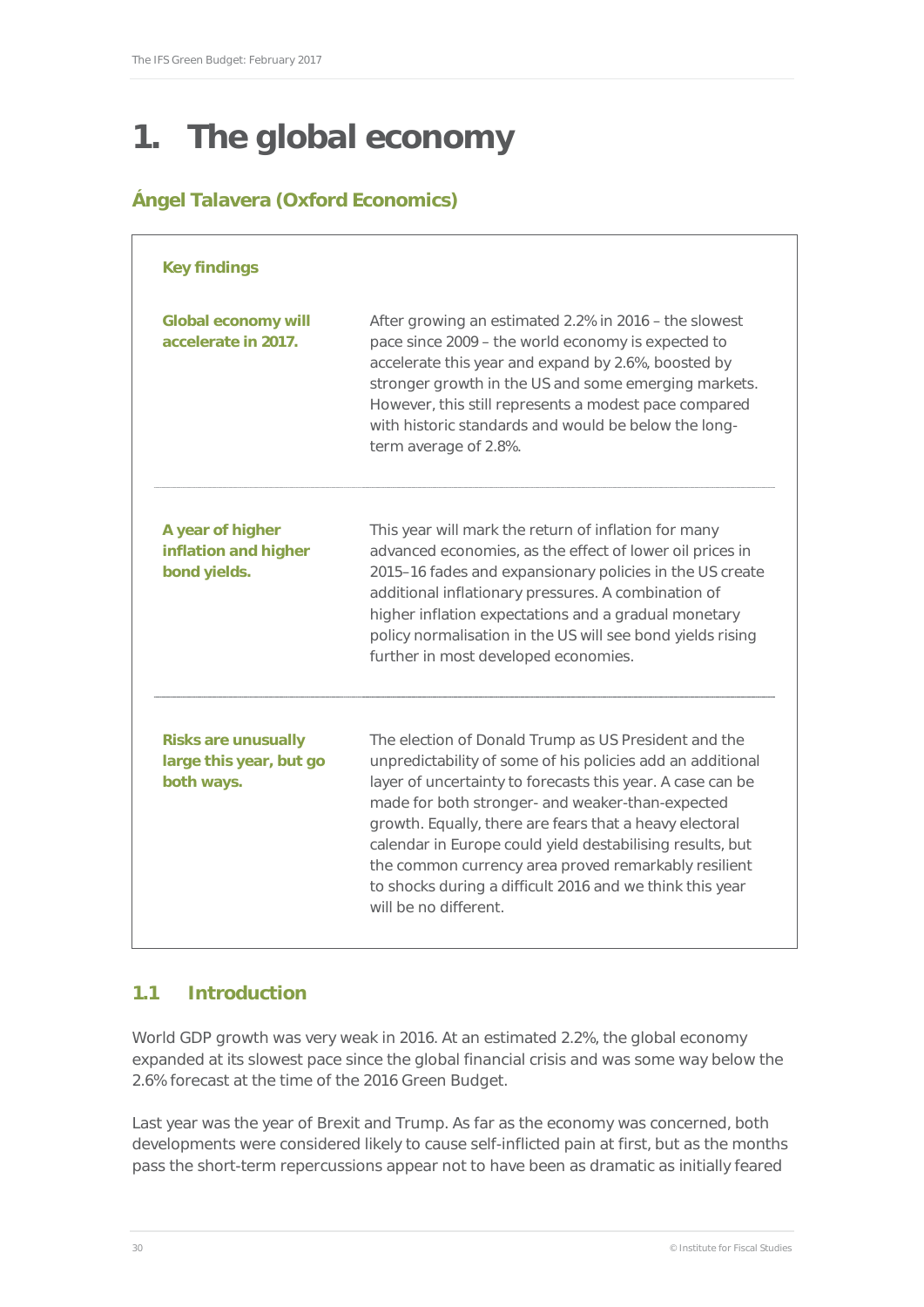and, in the case of the latter, could even turn into a positive for world economic growth. Ultimately, a disappointing performance in the US was the main reason for the 2016 undershoot compared with our forecasts of a year ago.

We expect world growth to accelerate in 2017 (see Figure 1.1), but only modestly to 2.6%, which would still be below the 2.8% a year average of the last 30 years. The global economy is expected to benefit from stronger growth in the US (up to 2.3% from 1.6% in 2016) and also from a better performance in emerging markets (with growth rising to 4.1% from 3.4%), as a further modest slowdown in China will be offset by faster growth in other large emerging economies. Growth should remain relatively resilient in Europe, including the UK, although slowing from 2016 rates. The impact of more expansionary policies in the US will not be fully seen until 2018 when we expect world growth to rise to 2.9%.

As in 2015, the main weak points of the global economy last year were trade and industrial activity. World trade grew by an estimated 1.4% (see Figure 1.2), below the already dismal 1.6% expansion seen in 2015. A key factor behind this was declining import volumes in most 'BRIC' economies (only China recorded positive growth, and even that was very low) as well as extremely weak import growth in the US.

World goods trade bottomed out in mid 2016 and started to show some signs of recovery in the second half of the year. Growth in global trade will continue to improve this year, rising to 2.8%, helped by stronger import demand not just from the US, but also in Russia, Brazil and India – all of which were a drag on world trade growth in 2016. But while this year will mark an improvement from the very weak 2016, growth in trade will remain far below the long-term average of around 5% a year.



#### **Figure 1.1. World GDP growth**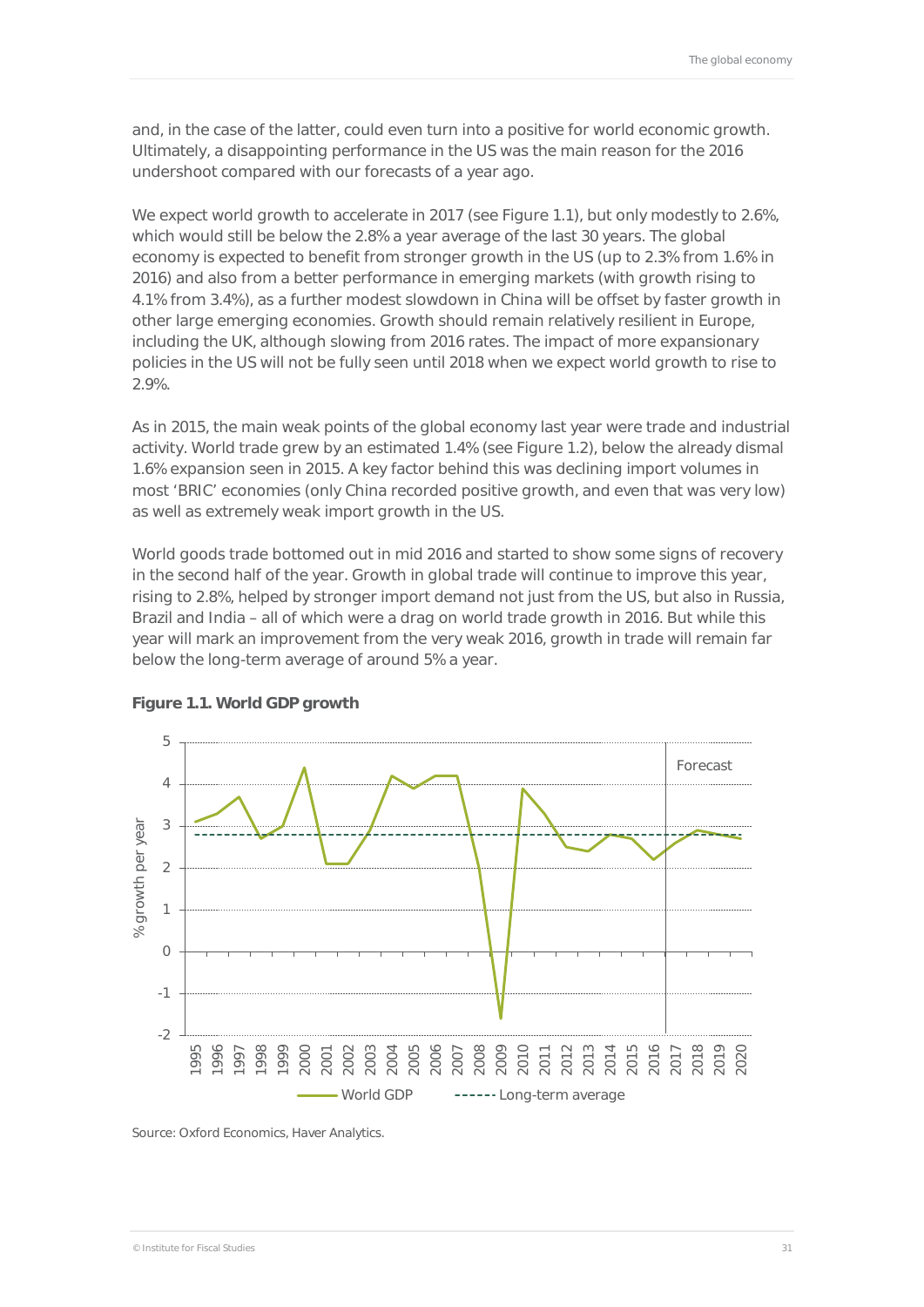



Source: Oxford Economics, Haver Analytics.

Low global economic growth is an obvious culprit for the poor performance of trade, but we think there are some other fundamental reasons. Structural factors, such as the maturing of international supply chains and increasing protectionism in some areas, mean that there has been a significant drop in world trade elasticity – the ratio between trade growth and GDP growth – from over 2 in the 1990–2007 period to around 1.3.

Meanwhile, world industrial output rose just 1.6% in 2016 (also below an already weak 2015 and the worst performance since 2009), weighed down by a contraction in US and Japanese industrial output.

Services activity was generally stronger in 2016, helped by the boost to real incomes from low energy prices, rising employment and signs of improved wage gains in the US. Although the expected rise in inflation this year will cause real disposable income growth to moderate, we think that services can continue to grow at a robust pace, as employment dynamics remain positive in most advanced economies, and wage gains should continue to rise in more mature labour markets such as the US and Germany. In addition, monetary policy remains extremely loose in most advanced economies and property prices continue to rise in several of them, thereby supporting household wealth.

Equally important, global manufacturing PMIs (Purchasing Managers' Indices) showed a steady recovery in the second half of 2016, so we expect industrial output to bounce back this year, partially as a result of the improvement in global trade previously outlined.

There are some downside risks as well. We expect the Fed to raise rates twice this year, something not seen in more than a decade, so there is a question mark over whether the global economy will be able to absorb this. We believe it can, as monetary conditions will still be very accommodative by historic standards and financial markets ended a rather turbulent 2016 largely unscathed, with equities yielding double-digit returns in many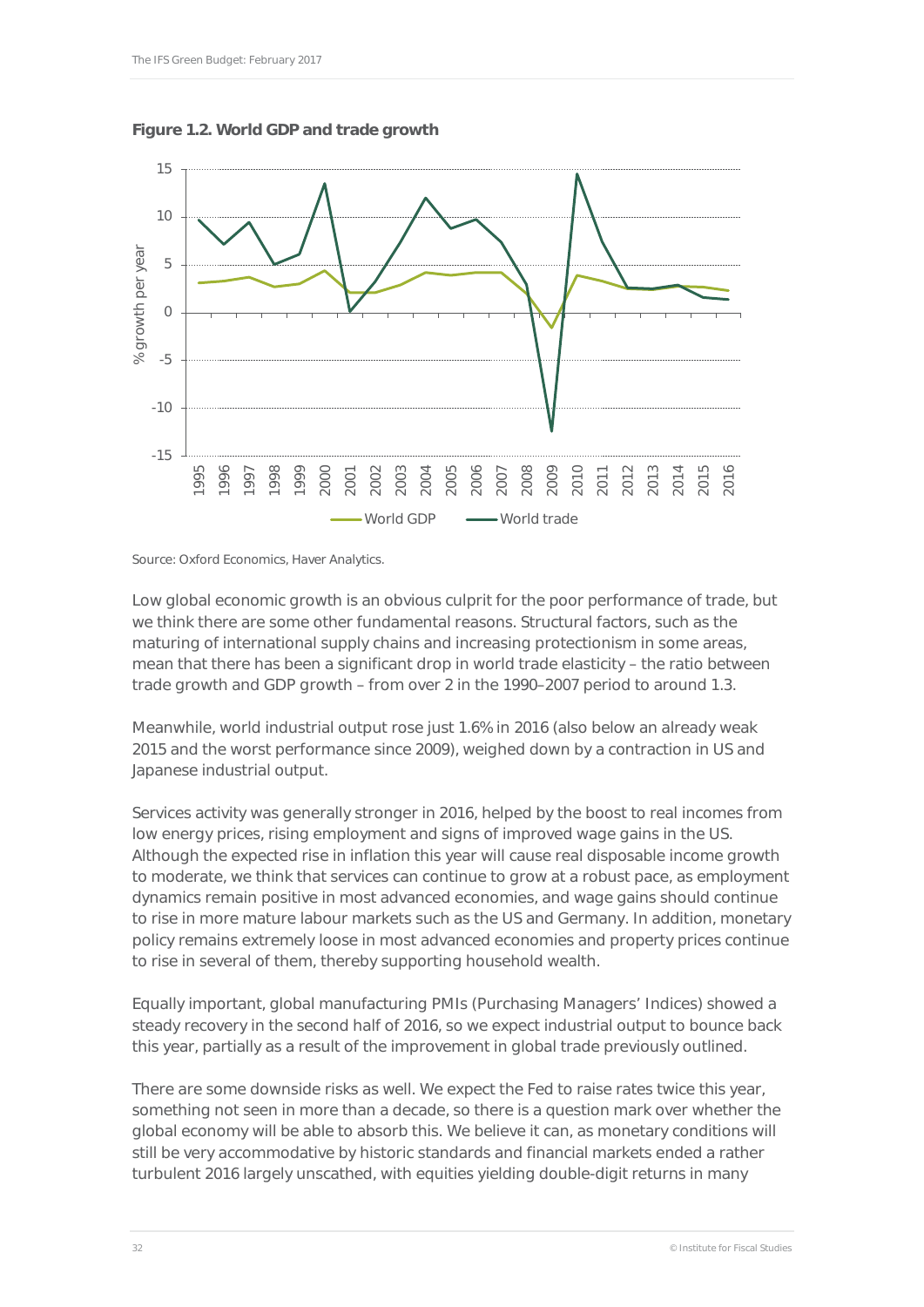countries and the VIX volatility index falling to its lowest level in a year. However, a more hawkish Fed poses increased risks to emerging markets, especially countries with large amounts of US\$-denominated debt and those with large current account deficits which are more vulnerable to sharp changes in capital flows.

Our forecast for the global economy is set out by region in Section 1.2, while Section 1.3 describes the key risks to this forecast. Section 1.4 concludes.

### **1.2 Global outlook**

#### **US**

The US economy had a very disappointing year in 2016. GDP expanded by a weak 1.6%, the slowest rate in five years and well below our forecast of 2.4% growth at the start of the year. Growth was a meagre 1% in the first half of the year, which dragged full-year growth down despite a pickup in activity in H2.

The growth story in the US was one of duality. Household spending remained robust, expanding by 2.7%, as consumers continued to benefit from strong levels of job creation and a rise in disposable income owing to low inflation and some real wage gains. On the other hand, business activity was very weak, constrained by a strong dollar, sluggish global demand and a depressed energy sector. As a result, its contribution to economic growth was either negligible or even negative in some quarters. Similarly, the strong dollar also caused the contribution from the external sector to overall growth to be minimal as well.

We forecast that US GDP growth will accelerate to 2.3% this year (see Figure 1.3) due to a number of factors. Although the labour market is maturing and the unemployment rate is



#### **Figure 1.3. Contributions to US GDP growth**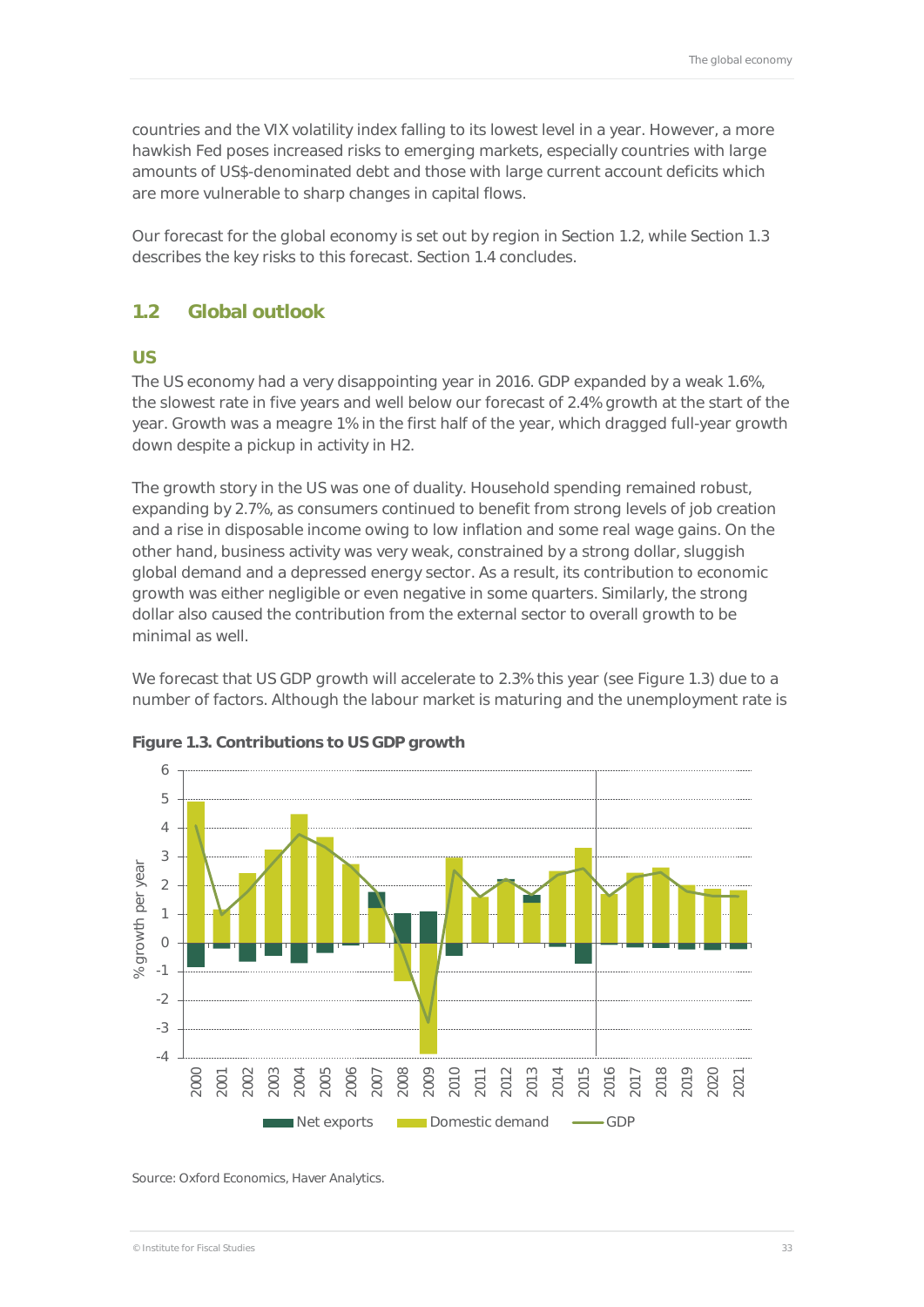now close to a bottom, the level of job creation is likely to remain healthy, which combined with firmer wage growth and lower taxes will continue to support household incomes. Simultaneously, although some of the headwinds seen in 2016 remain in place, business investment should recover this year, as potential tax cuts and business deregulation could unleash investors' 'animal spirits' and stimulate activity. On the external side, we expect some acceleration in US exports this year in spite of the strong dollar. However, exports will be outpaced by imports, which will grow at a stronger pace driven by solid domestic demand. Therefore, net trade will be a drag on growth this year.

However, risks around the central forecast are unusually large due to major uncertainties about policy direction from the Trump administration: a stronger fiscal stimulus and no protectionism or immigration curbs could see US growth heading towards 3%, but a trade war and sharp immigration cuts could dent economic growth heavily.

Following a 25bp increase in the Federal funds rate in December 2016, we expect the Fed to raise interest rates twice this year while allowing inflation to settle temporarily above its 2.0% inflation target. However, aware of the downside risks to growth, the Fed will maintain its cautious stance amid modest economic momentum. We expect long-term government bond yields to also rise in the near term, affected by expectations of a large fiscal stimulus and a widening federal budget deficit. Policy interest rate differentials against the rest of the world should maintain steady capital flows into the US and support the dollar again this year.

#### **Eurozone**

GDP growth in the eurozone was an estimated 1.7% in 2016. Although this was down from the 1.9% the year before, the 2015 figure had been artificially distorted by the exceptional 26% measured growth seen in Ireland, which was a one-off.

The solid 2016 performance was the result of several factors, most of them a continuation of the same driving forces behind the strong expansion of 2015: a gradual shift towards a more expansive fiscal policy; the ultra-loose monetary policy by the European Central Bank (ECB), including quantitative easing and negative interest rates, which helped lending continue the recovery initiated in 2014; and lower oil prices, which allowed consumers to loosen their purse strings as real disposable incomes were boosted by low inflation.

We expect the eurozone economy to remain solid in 2017. We think the economy has settled into a 'cruising speed' of around 0.3–0.4% a quarter (see Figure 1.4), so our growth forecast is 1.5% for the year, only slightly down from 2016. Growth will be supported by improving labour markets and solid money and credit growth, as the ECB continues to provide an extraordinary level of support this year.

Among the eurozone 'big four', we expect Spain will continue to outpace its rivals and grow 2.5%. Germany will experience average growth of 1.5%, France will see its economy expanding by 1.5%, up from 1.1% in 2016, and finally, Italy will remain the laggard and grow only 0.6%, affected by persistent political instability and a troubled banking sector.

An often-overlooked fact is that employment in the eurozone has actually been growing at a decent pace in the past three years. The unemployment rate, while still high at 9.8% in November, fell into single digits in 2016 for the first time in five years, and the eurozone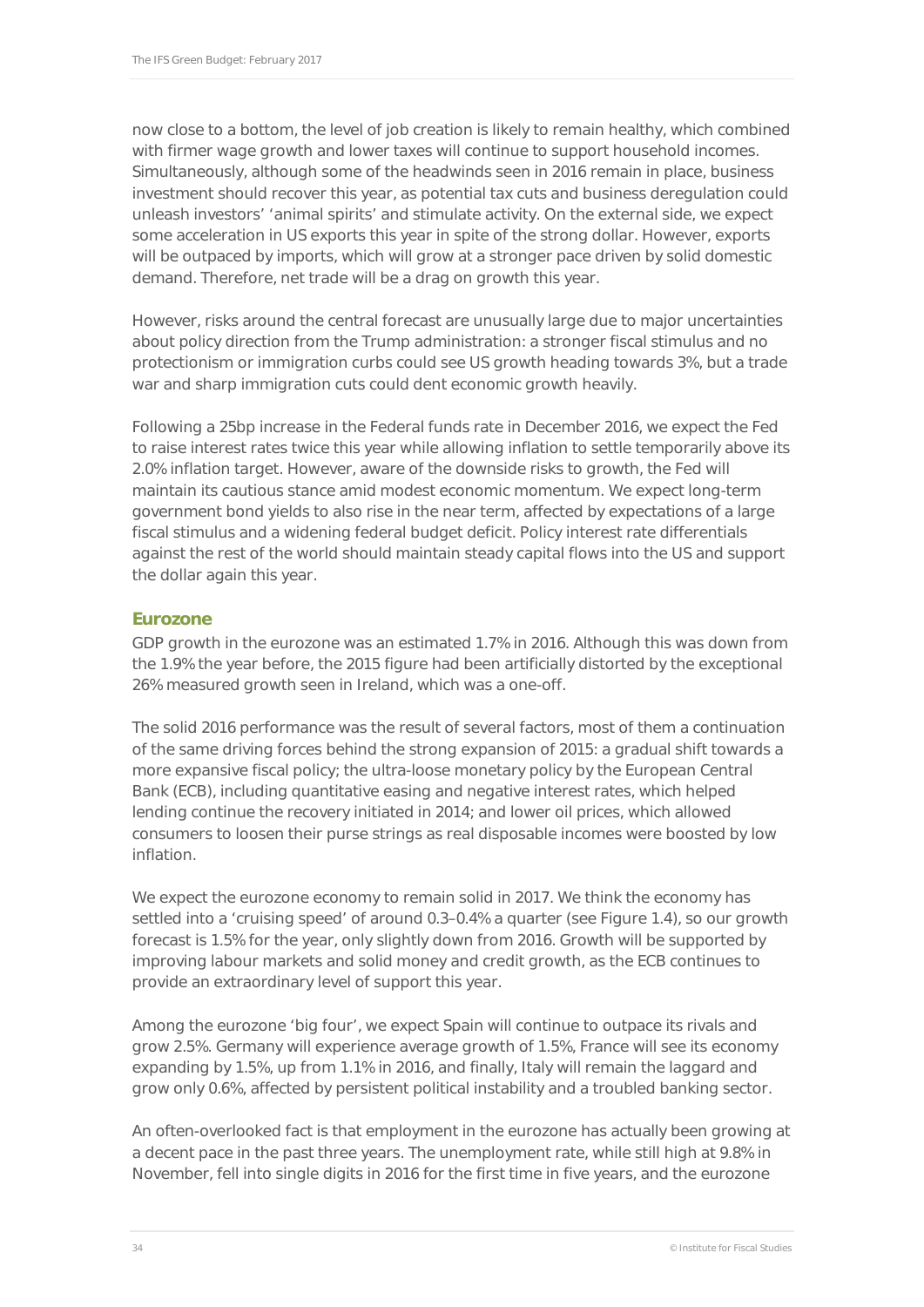

**Figure 1.4. Eurozone GDP growth and PMIs** 

Source: Oxford Economics, Markit.

has created around 5 million jobs while reducing the number of unemployed by more than 3 million. This should help partially offset the decline in real wage growth caused by the expected rise in inflation – which will jump to 1.5% this year from an estimated 0.2% in 2016 – so we see consumer spending rising a still healthy 1.4% in 2017.

Meanwhile, the recent announcement of an extension to the quantitative easing (QE) programme at €60 billion a month starting in April means that the ECB will inject an additional €540 billion into the economy until the end of the year, while probably keeping interest rates at record lows. This continuing extraordinary level of monetary stimulus should help to support growth in the common currency area.

As interest rates differentials with the US widen further, we expect the euro to fall to close to parity against the US\$ in the next 12 months. By late 2017, we expect the ECB to announce a tapering of QE as core inflationary pressures gradually build. Combined with our view that the political uncertainty in the continent will be resolved with relatively benign outcomes following the spate of national elections this year, this means we expect the euro to trough in late 2017 and then gradually strengthen thereafter. A weaker euro, combined with an improvement in global trade volumes, means that exports may provide a bit more support to growth in 2017 than last year. That said, export growth will still be fairly lacklustre in comparison with the pre-global-financial-crisis years.

We do not expect the eurozone economy to be significantly affected by Brexit-related developments in 2017 – we have long held the view that the effects of Brexit in Europe will be spread over many years rather than being one sharp, single shock, a notion that has been corroborated thus far by economic data since the UK referendum. We also think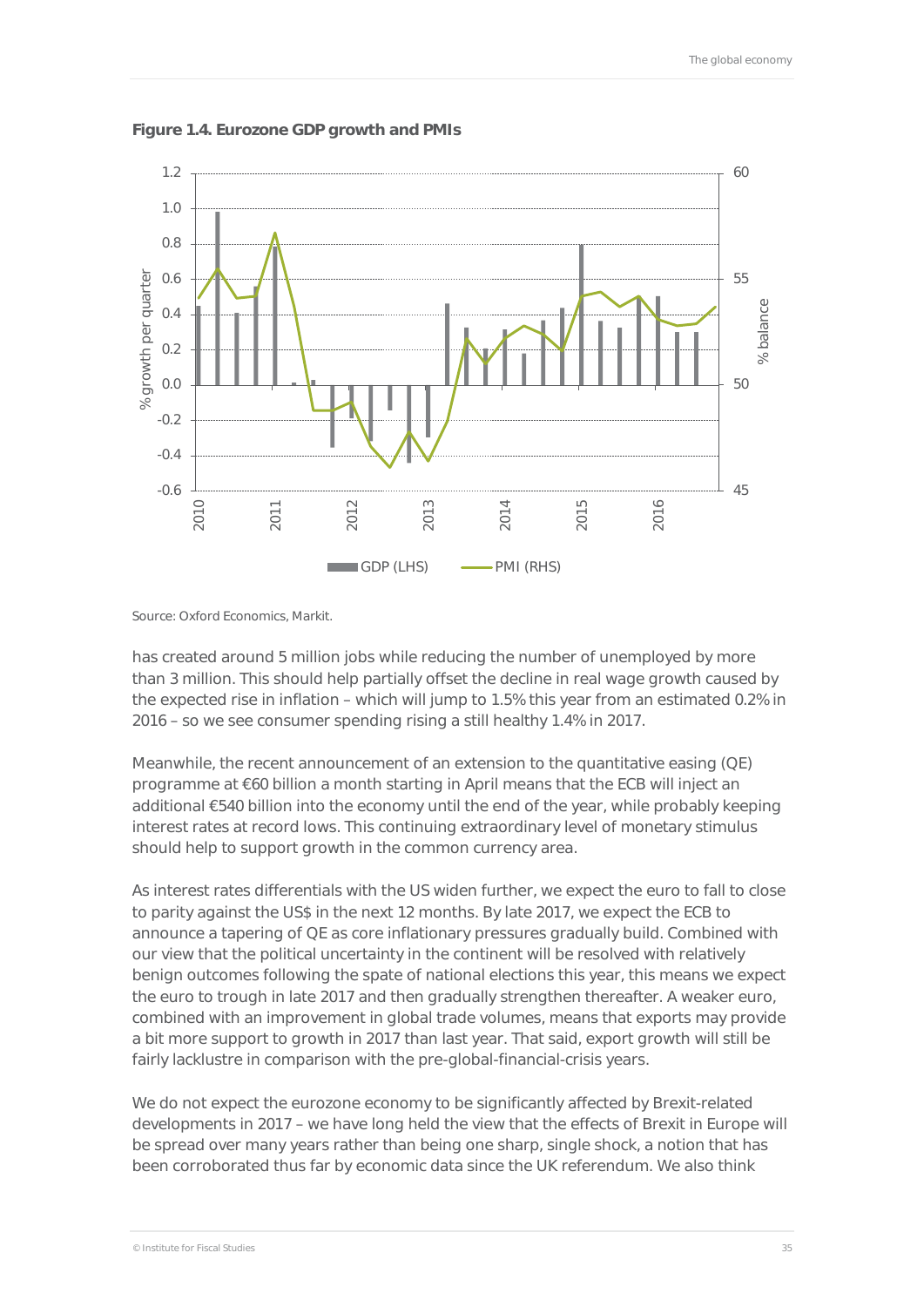risks from 'populist' political movements are overstated and, under our baseline, we do not consider a break-up of the eurozone a serious risk. There are several reasons for this, such as the electoral system in France, which makes the election of a populist such as Le Pen less likely, but also the fact that the costs of leaving the common currency would be catastrophic. Despite the public discontent with several aspects of the EU and its economic policies, we do not think there is a real appetite to leave the union or the eurozone.

That said, increased political noise will be a constant throughout the year given the heavy electoral calendar – with presidential and parliamentary elections scheduled in Germany, France and the Netherlands, and possibly in Italy as well – and could have some impact on confidence, and by extension on economic growth.

#### **Japan**

The Japanese economy started 2016 on a strong footing, but lost momentum in the second half of the year and expanded by an estimated 1% overall, a fairly typical lacklustre performance. Both household spending and exports grew at a rather weak pace – the latter partially a function of slower growth in Japan's key trading partners – but a decline in imports (an estimated 2.1% in 2016) meant that net trade contributed positively to economic growth.

We expect GDP to expand by only about 1% again in 2017, but with a healthier composition of growth. Consumer spending will grow by 0.9%, supported by government cash handouts to low-income households and solid employment growth. Export growth will also accelerate (from an estimated 0.2% in 2016 to 0.7% in 2017) boosted by the weaker yen, which has lost 10% against the US dollar since the US elections in November, driven by a widening in the US–Japan yield differential.

Although fixed investment will accelerate slightly this year on the back of stronger growth in corporate profits, the outlook remains soft. However, an increase in government infrastructure spending will partly offset the forecast decline in business investment. Residential investment is also expected to record another solid year of growth in 2017.

We expect the yen to continue to depreciate versus the US dollar this year, breaking above the 120 yen/US\$ barrier. However, despite the weaker yen projection, we do not think that it will be enough to boost inflation expectations materially and inflation will still fall short of the Bank of Japan (BoJ)'s 2% inflation target. Consequently, we expect the BoJ to continue to target the 10-year yield at 'around 0%' in 2017 and 2018. Faced with ongoing upward pressure on Japanese yields, we expect the BoJ to announce further fixed-rate money market operations.

#### **Emerging markets**

Following an already poor 2015 (when emerging market (EM) aggregate growth was 3.5%), EM growth slowed further to 3.4% in 2016, the slowest pace since 2009 and well below the average pace of 6% from 2000 to 2014. Performance among the 'BRIC' economies (Brazil, Russia, India and China) was very uneven: Russia and Brazil still saw declines in GDP (of –0.6% and –3.4% respectively), although both countries started to emerge from recession towards the end of the year, in particular Russia. Chinese growth decelerated to the slowest pace in 25 years, but at 6.7% was broadly in line with expectations and the target set by the Chinese authorities. Finally, India was the best performer among this group, with GDP growth reaching 7.1%.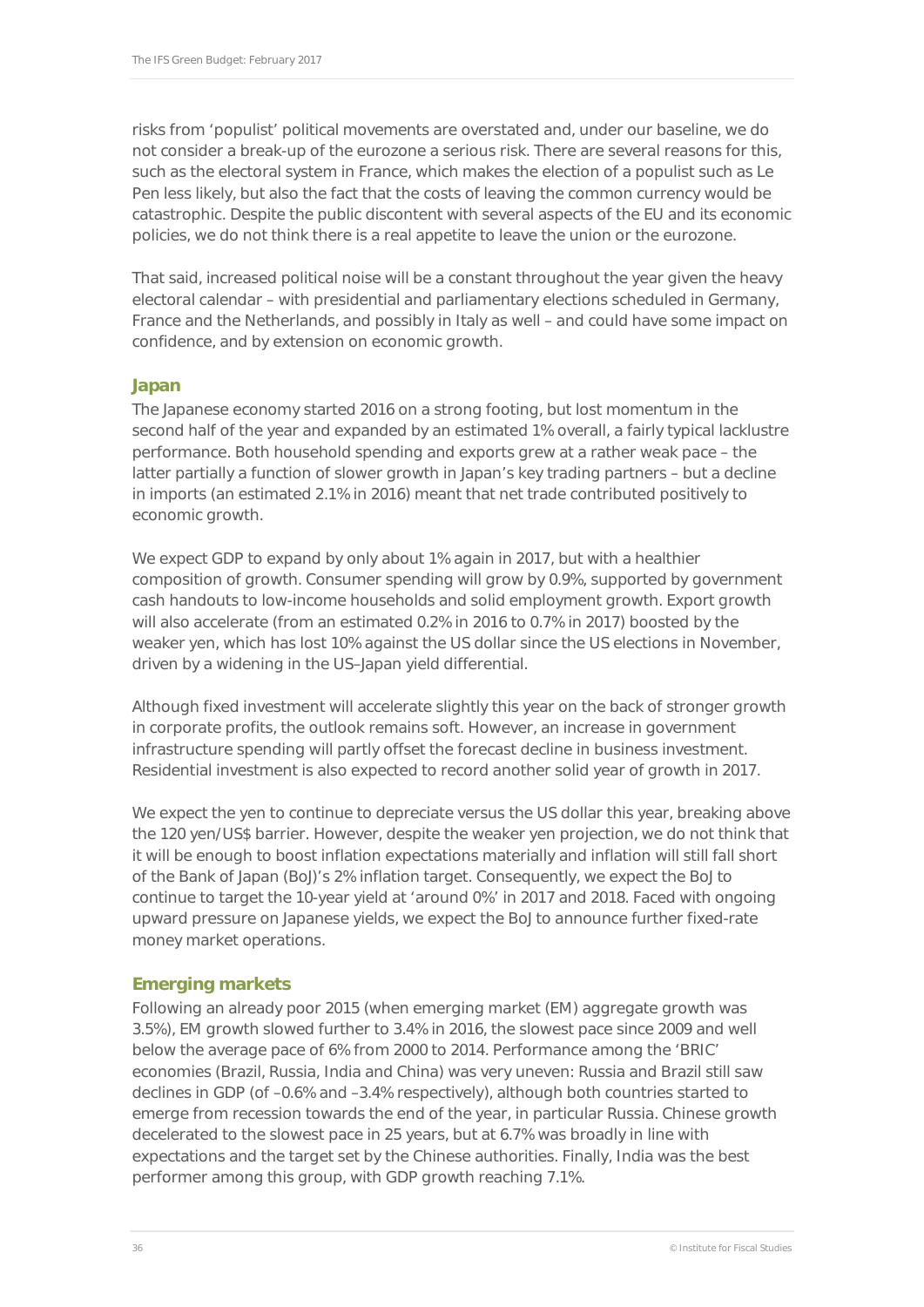For many emerging markets, Trump's policies will largely determine their futures this year. Emerging market assets have recovered some of their losses since Trump's election victory, but EM currencies have suffered the brunt of the shock. Although some central banks have already moved to contain the impact, we expect EM currencies to remain under pressure as the Fed tightens policy further this year.

It seems increasingly clear that the Trump administration will pursue an expansive fiscal policy, including higher infrastructure spending. This could boost demand for commodities and lead to a pickup in US growth, both of which would be beneficial for EM prospects. But serious risks lie ahead for the EMs, even if the protectionist element of Trump's platform takes a back seat in actual policymaking. Greater optimism about US growth prospects could lead to the Fed hiking rates more aggressively, resulting in a stronger dollar and higher bond yields. And EM corporate debt levels have risen sharply in recent years, increasing their vulnerability to higher US rates and raising refinancing risks for their large stock of US\$ debt.

Against this backdrop, concerns about the outlook for emerging markets are likely to persist. Higher interest rates in developed economies will weaken capital flows to emerging markets. Countries with large current account deficits (such as South Africa and Turkey) that are not covered by sufficient foreign direct investment (FDI) flows are likely to be most at risk.

Focusing on China, we think the Asian giant should benefit from a possible pickup in US growth from Trump's more expansionary fiscal policy this year. But the increase in uncertainty and risk of China-specific trade restrictions will weigh on exports. Overall, we expect a slight improvement in the export outlook this year, helped by some strengthening of global demand and the depreciation seen in the renminbi.



#### **Figure 1.5. Emerging markets' 2017 GDP forecasts**

Source: Oxford Economics.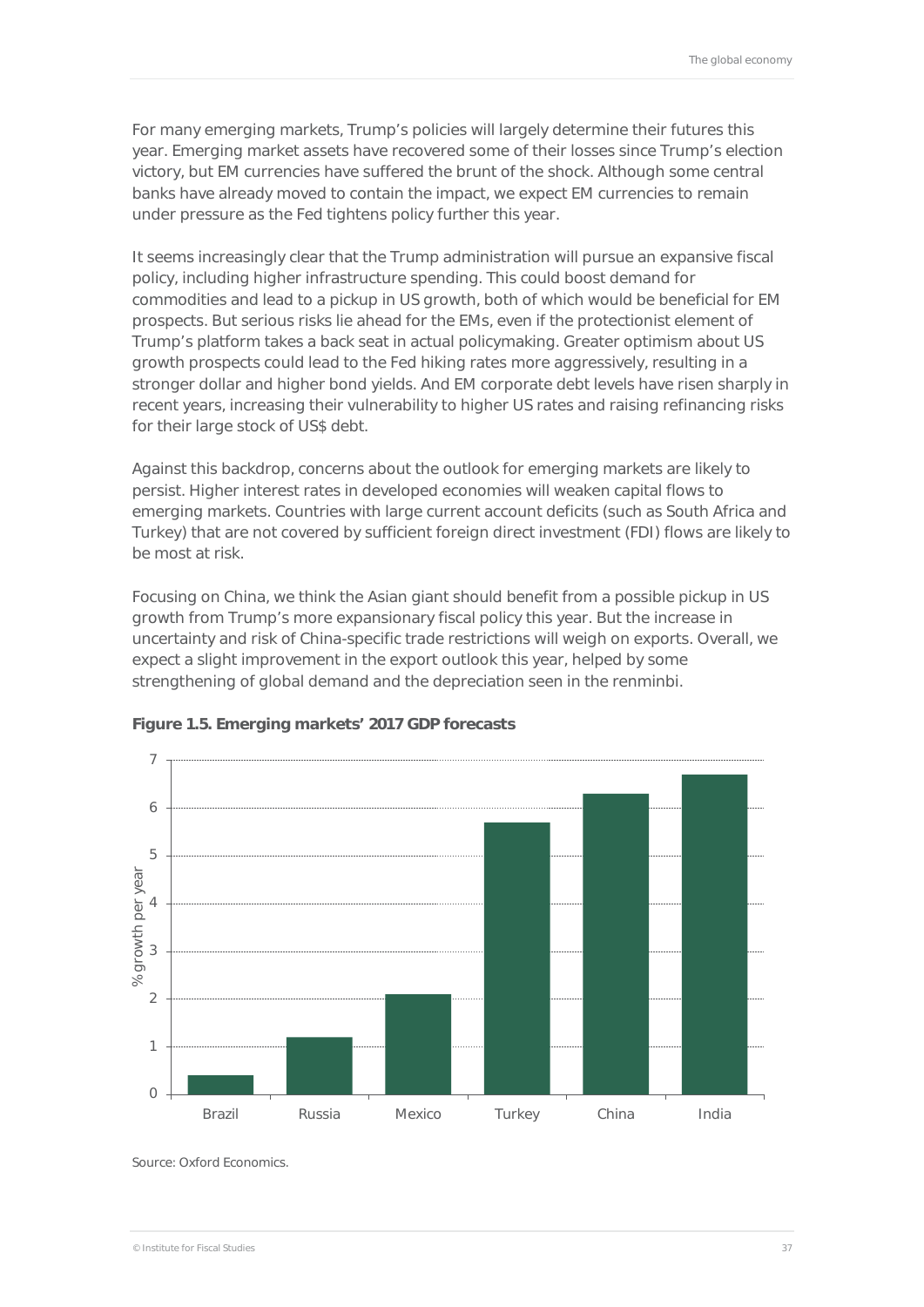Domestically, infrastructure investment should remain solid, in the year of a major leadership reshuffle in the Communist Party. And corporate investment should benefit somewhat from renewed profit growth. But the recent tightening of housing purchasing restrictions in many large cities will weigh on real-estate investment and consumption will probably slow further on moderating wage growth. Overall, we expect China's GDP growth to continue to decelerate gradually, with expansion seen at 6.3% this year (see Figure 1.5). However, this falls in line with a more flexible approach by Chinese policymakers to interpret growth targets less rigidly and to start shifting their focus towards risk management.

Our estimates suggest capital outflows from China have been creeping up again in recent months and outflow pressures are likely to persist, if not strengthen, in 2017 as US interest rates rise. We expect the People's Bank of China will continue to walk a fine line, allowing some further weakening of the renminbi against a globally strengthening US dollar but continuing to dampen the depreciation pressures, while at the same time containing financial capital outflows in order to limit foreign exchange (FX) reserve depletion. We expect policymakers to continue with this approach rather than letting the CNY weaken more significantly, because of the impact on confidence in the currency domestically and unfavourable reception abroad. To contain FX pressures, we expect policymakers to continue to tighten up enforcement of foreign exchange regulations and restrictions.

#### **Global outlook**

Although this year's world growth forecast of 2.6% (see Table 1.1) represents a modest improvement over 2016, it nevertheless implies a continuation of the overall trend of subdued growth that we have witnessed for most of the decade. The forecast is not only well below the 4% rates seen in the pre-crisis period of 2004–07, but more significantly it also remains below the long-term average.

Growth will accelerate in both developed and emerging economies this year. Developed economies will see growth rising to 1.8% from 1.5% in 2016 on the back of stronger US growth. Emerging market growth will also strengthen, to 4.1% from 3.4% last year, as Brazil and Russia finally emerge from their long slumps, while Turkey experiences some acceleration following a weak 2016.

In terms of policy settings, monetary policy is set to remain expansionary in the eurozone, the UK and Japan this year. Meanwhile, although the US is forecast to raise rates further, we expect it to do so at a very modest pace by historical standards. Moreover, the Federal Reserve will not start to shrink its balance sheet this year, so the overall monetary stance in the US will tighten only gradually.

Divergent monetary policy in the US, Japan and the eurozone will contribute to further exchange rate movements. We expect another year of US dollar strength, with the euro/US\$ falling to parity by the end of 2017 and the yen/US\$ rate moving to 124 from 117 at the end of 2016.

This year will also see the return of inflation to most advanced economies, as the effect from higher energy prices feeds into headline consumer prices. Inflation will comfortably exceed 2% in the US and the UK and, at close to 1.5% in the eurozone, it will be at its highest level in five years. Inflation will also be higher in some emerging markets,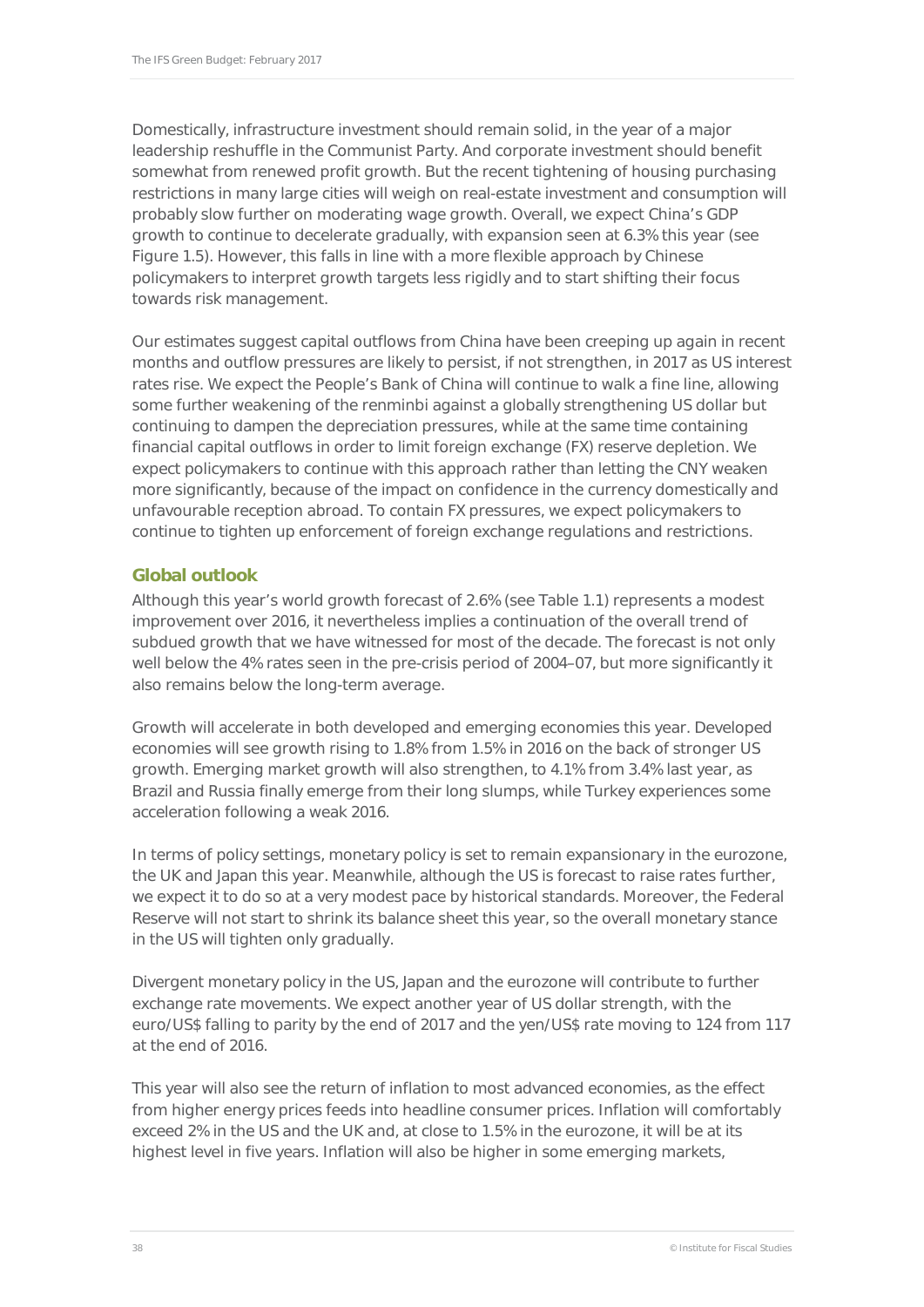|                      | 2015 | 2016 | 2017 | 2018 | 2019 | 2020   | 2021 |
|----------------------|------|------|------|------|------|--------|------|
| <b>North America</b> |      |      |      |      |      |        |      |
| <b>United States</b> | 2.6  | 1.6  | 2.3  | 2.5  | 1.8  | 1.6    | 1.6  |
| Canada               | 0.9  | 1.3  | 1.7  | 1.8  | 1.9  | 2.0    | 1.8  |
| Europe               |      |      |      |      |      |        |      |
| Eurozone             | 1.9  | 1.7  | 1.5  | 1.5  | 1.4  | 1.3    | 1.3  |
| Germany              | 1.5  | 1.8  | 1.5  | 1.4  | 1.1  | 1.0    | 0.9  |
| France               | 1.2  | 1.1  | 1.5  | 1.5  | 1.5  | 1.5    | 1.3  |
| Italy                | 0.6  | 0.9  | 0.6  | 1.1  | 1.1  | 1.1    | 1.0  |
| UK                   | 2.2  | 2.0  | 1.6  | 1.3  | 1.6  | 2.1    | 2.3  |
| <b>EU27</b>          | 2.1  | 1.8  | 1.6  | 1.6  | 1.5  | 1.6    | 1.5  |
| Asia                 |      |      |      |      |      |        |      |
| Japan                | 1.2  | 1.0  | 1.0  | 0.9  | 0.6  | $-0.3$ | 0.6  |
| China                | 6.9  | 6.7  | 6.3  | 5.9  | 5.7  | 5.6    | 5.4  |
| India                | 7.2  | 7.1  | 6.7  | 7.2  | 6.9  | 6.6    | 6.3  |
| G7                   | 1.9  | 1.5  | 1.8  | 1.8  | 1.5  | 1.3    | 1.4  |
| World                | 2.7  | 2.2  | 2.6  | 2.9  | 2.8  | 2.7    | 2.7  |
| World 2010 PPPs      | 3.2  | 3.0  | 3.3  | 3.6  | 3.5  | 3.4    | 3.4  |
| World trade          | 1.6  | 1.4  | 2.8  | 3.2  | 3.7  | 3.7    | 3.8  |

**Table 1.1. Summary of international GDP forecasts (annual % change unless stated)** 

Source: Oxford Economics.

especially those suffering from strong currency depreciation, such as Turkey or Mexico. For the world as a whole, inflation will rise to 3.2% from an estimated 2.8% in 2016.

## **1.3 Risks to the global economy**

There are significant risks to our global forecasts for 2017 and beyond. Below, we outline two of our key scenarios for the global economy in which global growth could diverge significantly from our baseline, both to the upside and to the downside. We assess their possible implications for the UK economy in Chapter 2.

#### **US growth surges amid Trump fiscal stimulus**

Our baseline forecast assumes a compromise between President Trump and Congress, with a modestly expansionary fiscal package and targeted trade protectionist measures, but the degree of policy and political uncertainty is unusually elevated in 2017. In this scenario, we explore the upside potential from a greater relaxation of fiscal orthodoxy in exchange for a less protectionist trade stance.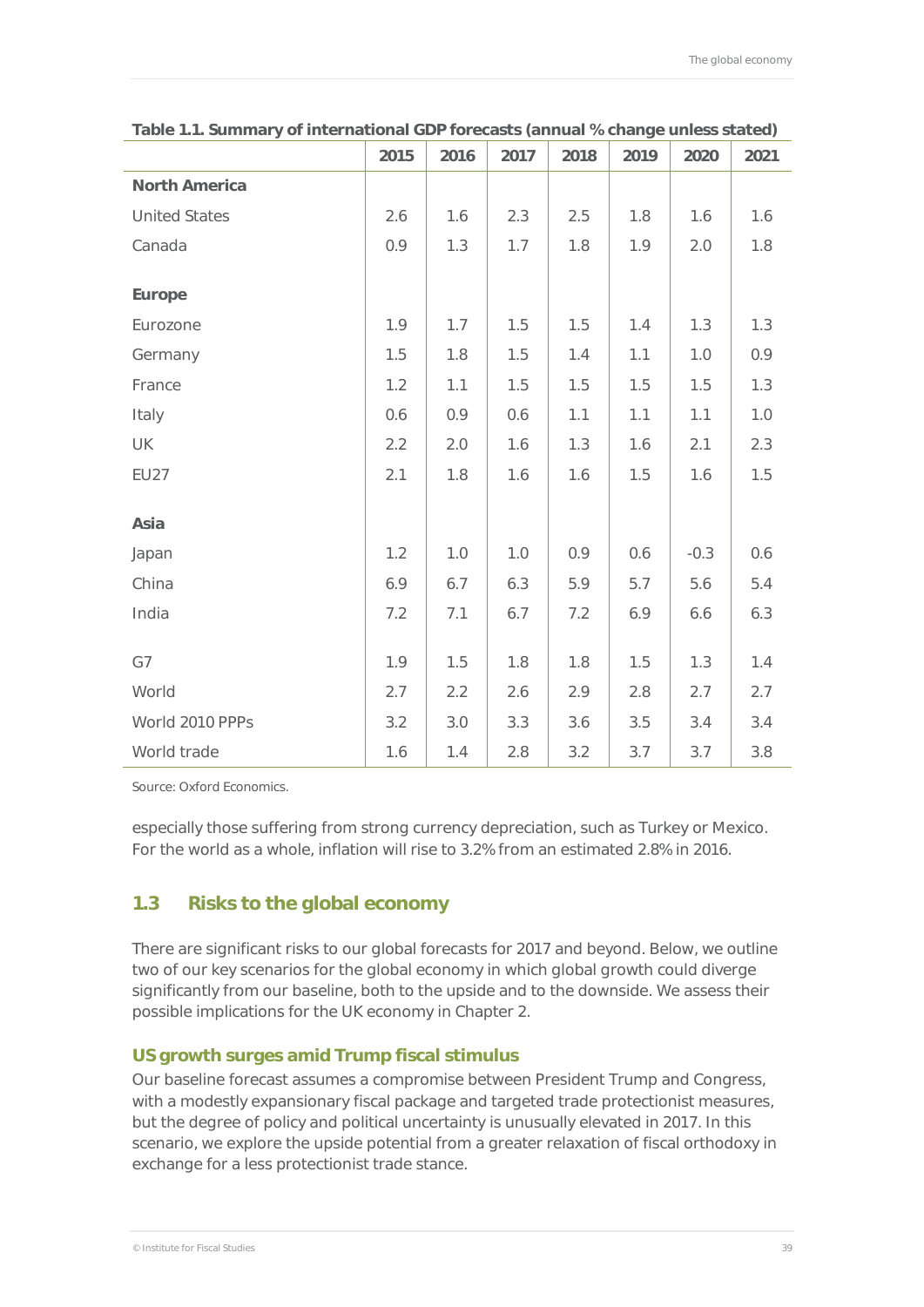The result of congressional negotiations is a significantly more expansionary fiscal package than assumed in the baseline. The package is larger, with \$1 trillion worth of personal income and corporate tax cuts and a \$250 billion public infrastructure investment plan. Notably, this benefits lower-income households, which have a higher propensity to spend additional income, to a greater extent than the package assumed in the baseline.

Trump negotiates the relaxation of fiscal orthodoxy from Republicans in exchange for a less protectionist stance than he campaigned on. As a result, he refrains from substantial tariff hikes except in some specific cases.

As a result, the US economy grows more quickly than in the baseline in the short and medium term, when the effects of an expansionary fiscal policy are mostly felt but the impact of higher deficits is still not fully felt. The economy benefits not only from the initial impact from lower taxes and increased infrastructure spending, but also from increased confidence in the ability of Trump and his team to govern. In 2017, GDP growth picks up to 2.5% (compared with 2.3% in the baseline); in 2018, when the boost from fiscal stimulus and private sector confidence peaks, growth reaches 3% (compared with 2.5%).

The global economy grows more quickly as stronger US growth spills over, fears over increased protectionism dissipate and confidence improves. World growth reaches 2.7% in 2017 and 3.1% in 2018 (see Figure 1.6), 0.2–0.4 percentage points above baseline. The impact varies across countries, reflecting policy and market developments, but most economies around the world benefit from renewed confidence, stronger global trade and more buoyant equity markets.

But, as the Fed brings forward its tightening cycle (with the ECB and Bank of England following suit), a stronger dollar and higher dollar interest rates reduce the attractiveness



**Figure 1.6. World GDP growth under 'positive Trump' scenario**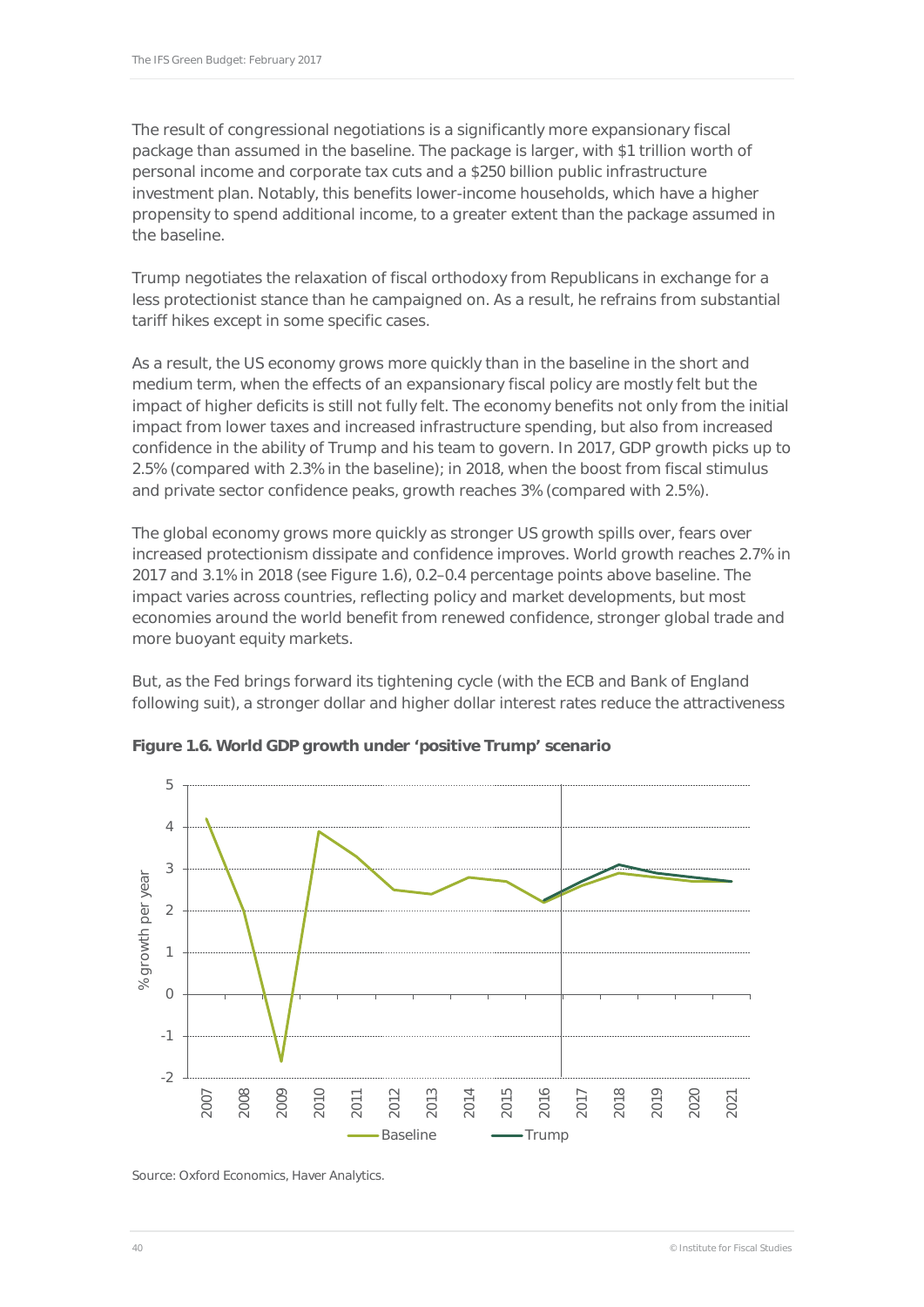of emerging market assets. As capital flows from emerging markets to the US amid investor concerns over the impact on emerging market balance sheets and reduced incentives to 'hunt for yield', credit conditions tighten in more vulnerable emerging market economies and the boost to activity is at least partially eroded.

#### **Banks and Brexit hit European activity**

In this scenario, we explore how Brexit-related weakness in the UK and structural banking problems in the eurozone could result in a lower trajectory of growth for Europe as a whole.

In the UK, economic activity has held up reasonably well since the vote to leave the EU in June 2016, largely because the impact on consumer sentiment has been muted. But some of the effects of the vote may be yet to be seen. At the same time, problems in the eurozone banking system may be returning to the fore. In recent months, we have revised down our baseline forecast for eurozone growth, inflation and bond yields, highlighting the ongoing concerns over structural challenges facing banks as the macroeconomic backdrop weighs on net profit margins.

In this scenario, we consider both sources of potential European weakness. In the UK, the post-referendum depreciation of sterling feeds through more strongly to UK inflation than assumed in our baseline forecast – with the impact on consumer prices exacerbated by renewed falls in sterling as exit negotiations get off to a rocky start. Higher inflation increases the squeeze on the consumer sector, while sentiment is adversely affected by the challenging start to negotiations. Private sector retrenchment ensues. In the eurozone, the combination of rising unprovisioned non-performing loans (NPLs) and renewed downward pressure on bank equities adds to challenges facing the banks, weighing further on the supply of credit.



**Figure 1.7. World GDP growth under 'Brexit and European banks' scenario**